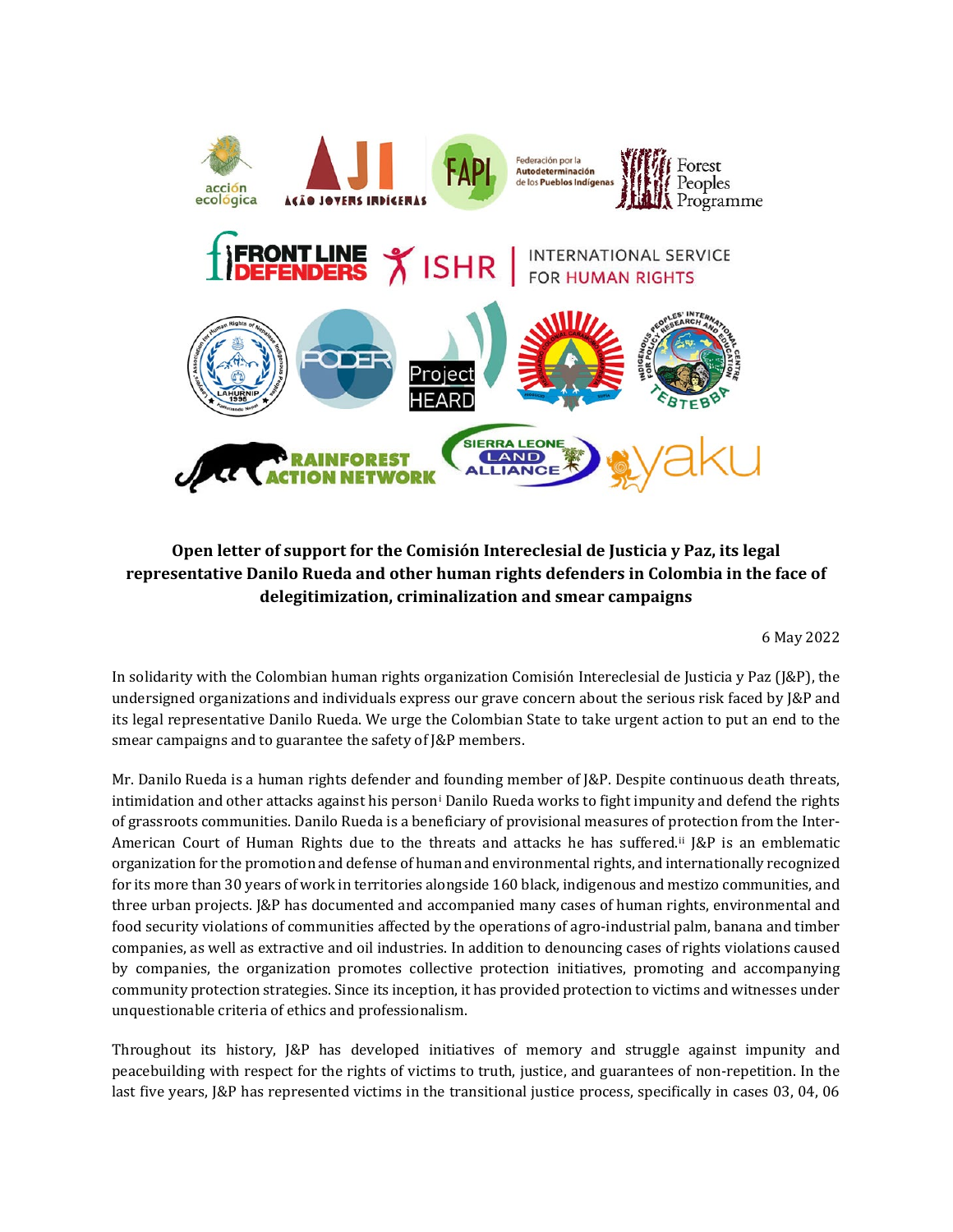before the Special Jurisdiction for Peace (JEP). In addition, it promotes innovative processes to achieve the rights of victims of crimes against humanity with methodologies that incorporate the participation of those responsible such as ex-paramilitaries, former military, state agents, other third parties, as well as persons deprived of liberty. This work involves visits to detention centers.

In this context, on April 8, 2022, during a visit to the Penitentiary Center of La Picota, Danilo Rueda, as part of a delegation alongside philosopher Juan Fernando Petro and lawyer Pedro Niño, was accused of making an "impunity pact and agreeing to reduce sentences" in exchange for votes, due to the presence in that mission of the brother of presidential candidate Gustavo Petro. The objective of the visit was to develop proposals of guarantees of conflict non-repetition through the exercise of listening to prisoners, a methodology developed by J&P. However, this objective was distorted on social media accounts belonging to the ruling party of Colombia. It was also clear that Danilo Rueda was under surveillance, as subsequently a newscast was published using videos that were taken of him from both inside and outside of the prison.

Days later, human rights defender Danilo Rueda became the target of attacks in some sectors of the media by a senator of the government party and former President Álvaro Uribe Vélez, for having carried out his legitimate work, and has been the target of accusations, attacks and a smear campaign that put his life and integrity at risk.[iii](#page-2-2) The former president has stigmatized the work of the defender, accusing him of being responsible for the protection of false witnesses, who have been instrumental in court cases such as the trial involving his brother, Santiago Uribe Vélez, linked to an investigation into conspiracy to commit a crime, homicide and creation of paramilitary groups.

This set of accusations with decontextualization and distortion of the role that Danilo Rueda has legally and legitimately fulfilled, can generate serious and irreparable damage to his life and integrity in the context of a permanent operation of illegal armed groups that target leaders and defenders who develop initiatives for peace and rights to truth and justice, or by illegal intelligence operations such as those that are inferred to have been developed against this well-known defender and for which up to 5 Special Rapporteurs of the UN and OAS have made pronouncements.[iv](#page-2-3)

This is also a smear campaign against all the members of the organization, who work in areas where the armed conflict persists, and puts victims they work with at risk. The smear campaign also puts at risk former combatants who signed the peace agreement, and even former military, former paramilitaries, State agents, businessmen or so-called "third parties" who have been participating in the initiatives of transforming memories and restorative law that J&P is carrying out for the construction of truth, memory and guarantees of non-repetition in relation to the Colombian peace process.

Colombia is one of the most dangerous countries for human rights defenders: attacks, assassinations, smear campaigns and stigmatization persist against those who defend human and environmental rights. Human rights defenders are often victims of stigmatization and smear campaigns aimed at attacking their reputation, credibility and support. Smear campaigns often precede judicial harassment and physical attacks. In the first three months of 2022, more than 50 defenders and 14 former FARC-EP combatants who signed the Peace Accord have been killed, and more than 30 massacres with 122 victims have been committed. This violence impacts the right to defend human rights and generates a climate of polarization and political instability in the current electoral climate.

For all of the abo[v](#page-2-4)e reasons, and taking into account the Resolution<sup>y</sup> recently approved at the UN Human Rights Council that recognizes the immeasurable work of human rights defenders in conflict and post-conflict contexts, and urges States to "Refrain from conducting delegitimization, criminalization or defamation